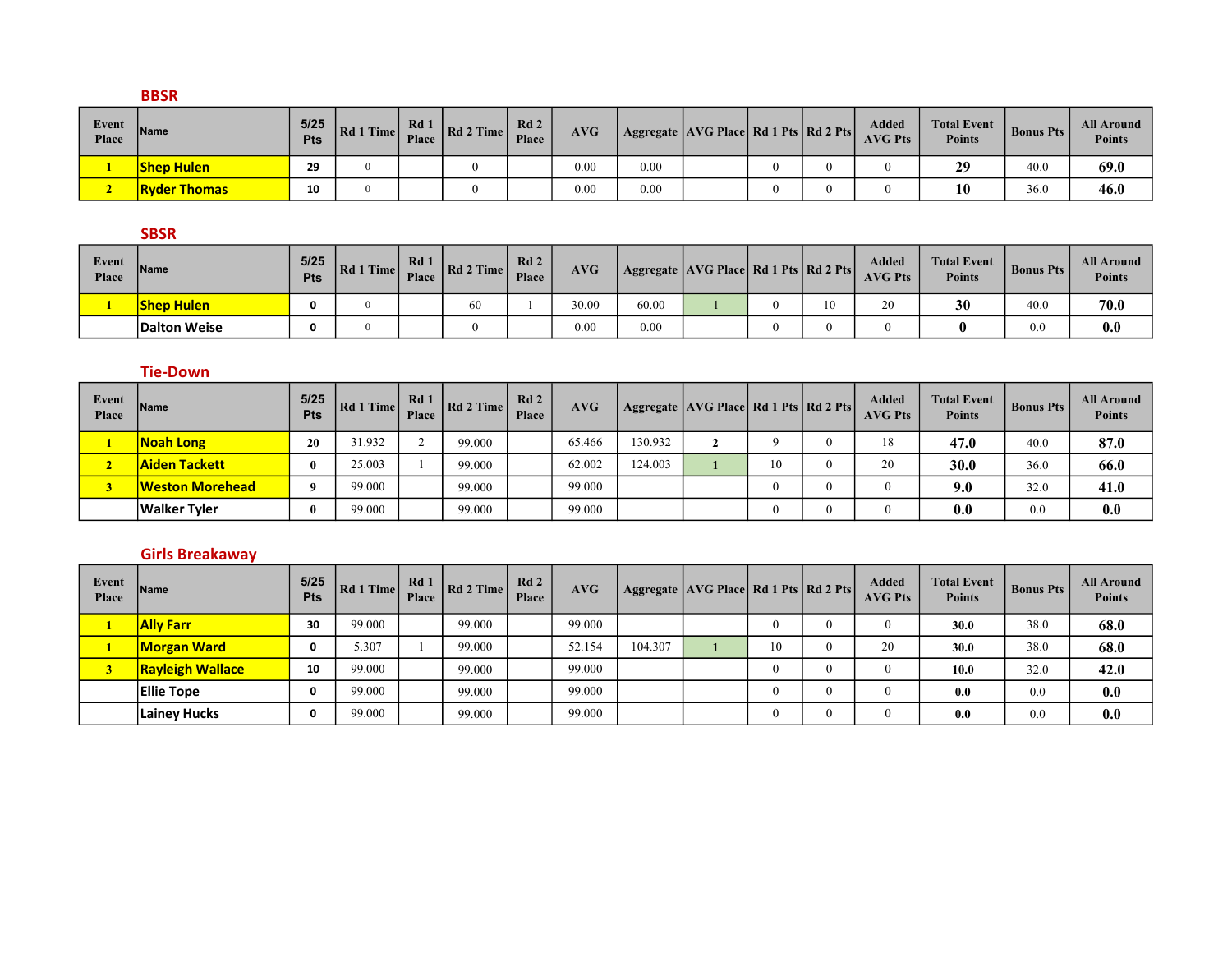# Boys Breakaway

| Event<br>Place          | <b>Name</b>          | 5/25<br><b>Pts</b> | Rd 1 Time | Rd1<br>Place | Rd 2 Time | Rd2<br>Place | AVG    |         | Aggregate   AVG Place   Rd 1 Pts   Rd 2 Pts |                |                | <b>Added</b><br><b>AVG Pts</b> | <b>Total Event</b><br><b>Points</b> | <b>Bonus Pts</b> | <b>All Around</b><br><b>Points</b> |
|-------------------------|----------------------|--------------------|-----------|--------------|-----------|--------------|--------|---------|---------------------------------------------|----------------|----------------|--------------------------------|-------------------------------------|------------------|------------------------------------|
| $\mathbf{1}$            | <b>Waylon Falls</b>  | 33                 | 17.785    | 4            | 21.970    |              | 19.878 | 39.755  |                                             | $\overline{a}$ | 8              | 20                             | 68.0                                | 40.0             | 108.0                              |
| $\overline{2}$          | <b>Brock Burton</b>  | 30                 | 3.261     | $\sim$<br>∠  | 99.000    |              | 51.131 | 102.261 | 3                                           | $\mathbf Q$    | $\overline{0}$ | 16                             | 55.0                                | 36.0             | 91.0                               |
| $\overline{\mathbf{3}}$ | <b>Case Cox</b>      | 27                 | 8.275     | $\sim$       | 99.000    |              | 53.638 | 107.275 | 6                                           | 8              | $\overline{0}$ | 10                             | 45.0                                | 32.0             | 77.0                               |
| $\overline{4}$          | <b>Blake Davis</b>   | 18                 | 27.301    |              | 99.000    |              | 63.151 | 126.301 |                                             | b              | $\mathbf{0}$   | 8                              | 32.0                                | 28.0             | 60.0                               |
| 5                       | <b>Brayden Rash</b>  | 10                 | 99.000    |              | 6.495     |              | 52.748 | 105.495 | 5                                           | $\theta$       | 9              | 12                             | 31.0                                | 24.0             | 55.0                               |
| 6                       | <b>Brock Jenkins</b> | 0                  | 2.964     |              | 99.000    |              | 50.982 | 101.964 | $\mathbf{2}$                                | 10             | $\mathbf{0}$   | 18                             | 28.0                                | 20.0             | 48.0                               |
| $\overline{7}$          | Jay Faulkenberry     | 0                  | 99.000    |              | 4.220     |              | 51.610 | 103.220 | 4                                           | $\theta$       | 10             | 14                             | 24.0                                | 16.0             | 40.0                               |
| 8                       | <b>Caden Reid</b>    | 9                  | 99.000    |              | 99.000    |              | 99.000 |         |                                             | $\theta$       | $\mathbf{0}$   | $\mathbf{0}$                   | 9.0                                 | 12.0             | 21.0                               |
|                         | Noah Long            | 8                  |           |              |           |              | 0.000  | 0.000   |                                             | $\theta$       | $\mathbf{0}$   | $\mathbf{0}$                   | 8.0                                 | 0.0              | 8.0                                |

# Ribbon Roping

| <b>Event</b><br>Place   | Name                   | 5/25<br>Pts  | Rd 1 Time | Rd1<br>Place   | Rd 2 Time | Rd2<br>Place | AVG    |         | Aggregate AVG Place Rd 1 Pts Rd 2 Pts |                |                | <b>Added</b><br><b>AVG Pts</b> | <b>Total Event</b><br><b>Points</b> | <b>Bonus Pts</b> | <b>All Around</b><br><b>Points</b> |
|-------------------------|------------------------|--------------|-----------|----------------|-----------|--------------|--------|---------|---------------------------------------|----------------|----------------|--------------------------------|-------------------------------------|------------------|------------------------------------|
| $\mathbf{1}$            | <b>Noah Long</b>       | 67           | 99.000    |                | 21.350    |              | 60.175 | 120.350 | $\overline{4}$                        | $\overline{0}$ | 10             | 14                             | 91.0                                | 40.0             | 131.0                              |
| $\mathbf{1}$            | <b>Campbell Ashley</b> | 67           | 99.000    |                | 21.350    |              | 60.175 | 120.350 | 4                                     | $\overline{0}$ | 10             | 14                             | 91.0                                | 40.0             | 131.0                              |
| 2 <sub>1</sub>          | <b>Brock Burton</b>    | 26           | 20.534    | 3              | 99.000    |              | 59.767 | 119.534 | 3                                     | 8              | $\overline{0}$ | 16                             | 50.0                                | 36.0             | 86.0                               |
| 2 <sub>1</sub>          | <b>Lainey Hucks</b>    | 26           | 20.534    | 3              | 99.000    |              | 59.767 | 119.534 | 3                                     | 8              | $\overline{0}$ | 16                             | 50.0                                | 36.0             | 86.0                               |
| 3 <sup>7</sup>          | <b>Waylon Falls</b>    | 8            | 20.243    | $\overline{2}$ | 38.657    | 2            | 29.450 | 58.900  |                                       | 9              | 9              | 20                             | 46.0                                | 32.0             | 78.0                               |
| $\overline{\mathbf{3}}$ | <b>Ally Farr</b>       | 8            | 20.243    | 2              | 38.657    | 2            | 29.450 | 58.900  |                                       | 9              | 9              | 20                             | 46.0                                | 32.0             | 78.0                               |
| $\overline{4}$          | <b>Weston Morehead</b> | $\mathbf{0}$ | 15.617    |                | 99.000    |              | 57.309 | 114.617 | $\mathbf{2}$                          | 10             | $\overline{0}$ | 18                             | 28.0                                | 28.0             | 56.0                               |
| $\overline{4}$          | <b>Mati Clayton</b>    | $\bf{0}$     | 15.617    |                | 99.000    |              | 57.309 | 114.617 | $\mathbf{2}$                          | 10             | $\overline{0}$ | 18                             | 28.0                                | 28.0             | 56.0                               |
| 5                       | <b>Case Cox</b>        | 27           | 99.000    |                | 99.000    |              | 99.000 |         |                                       | $\overline{0}$ | $\overline{0}$ | $\overline{0}$                 | 27.0                                | 24.0             | 51.0                               |
| 5                       | <b>Gabbie Metta</b>    | 27           | 99.000    |                | 99.000    |              | 99.000 |         |                                       | $\mathbf{0}$   | $\overline{0}$ | $\overline{0}$                 | 27.0                                | 24.0             | 51.0                               |
| 6                       | Aiden Tackett          | 20           | 99.000    |                | 99.000    |              | 99.000 |         |                                       | $\mathbf{0}$   | $\overline{0}$ | $\overline{0}$                 | 20.0                                | 20.0             | 40.0                               |
| 6                       | <b>Natalie Brown</b>   | 20           | 99.000    |                | 99.000    |              | 99.000 |         |                                       | $\overline{0}$ | $\mathbf{0}$   | $\overline{0}$                 | 20.0                                | 20.0             | 40.0                               |
|                         | <b>Walker Tyler</b>    | $\mathbf{0}$ | 99.000    |                | 99.000    |              | 99.000 |         |                                       | $\mathbf{0}$   | $\overline{0}$ | $\overline{0}$                 | 0.0                                 | 0.0              | 0.0                                |
|                         | <b>Taylor Tessner</b>  | $\mathbf{0}$ | 99.000    |                | 99.000    |              | 99.000 |         |                                       | $\overline{0}$ | $\overline{0}$ | $\overline{0}$                 | 0.0                                 | 0.0              | 0.0                                |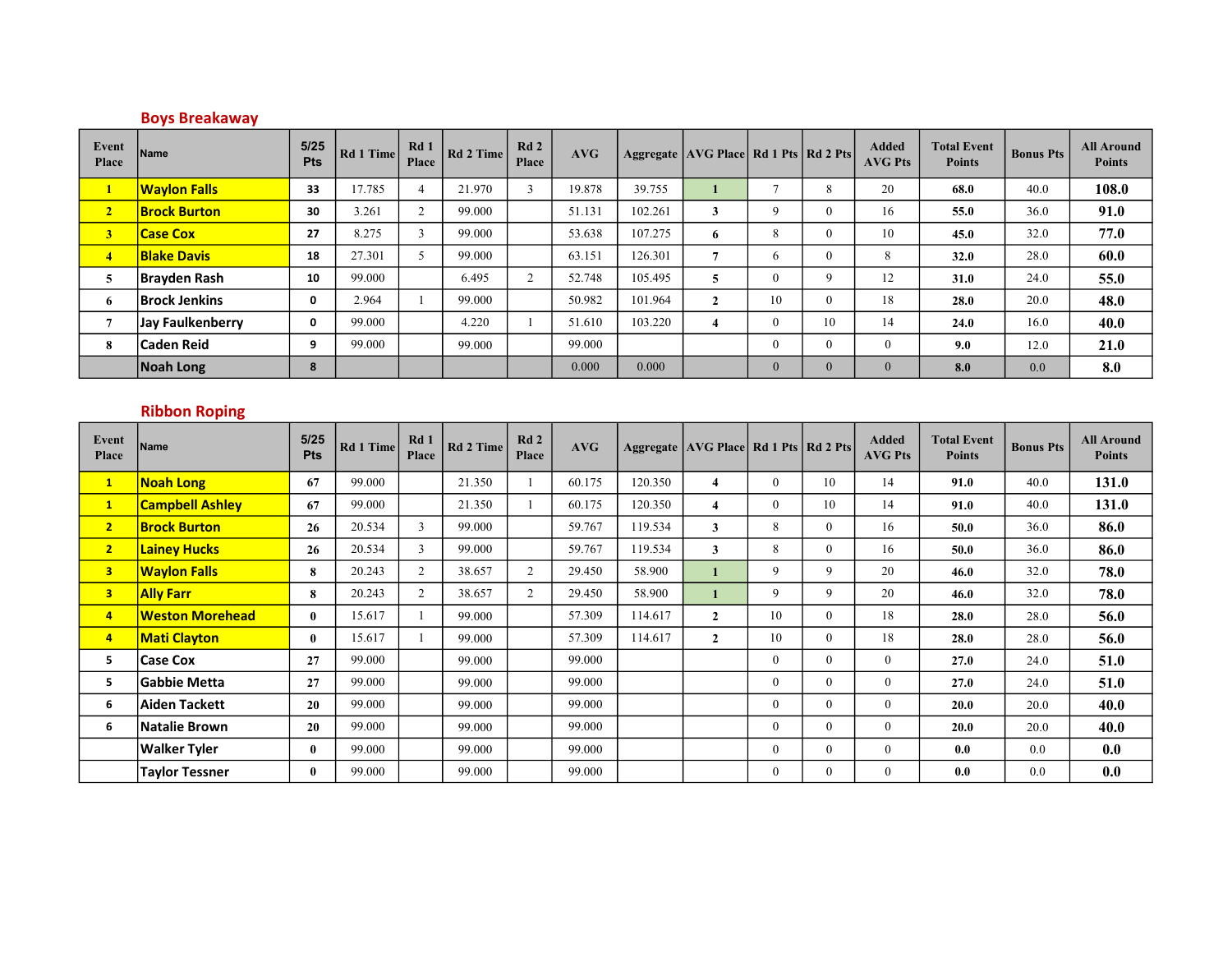|                       | <b>Barrels</b>          |              |                  |                |                  |                |        |         |                                             |                |                |                                |                                     |                  |                                    |
|-----------------------|-------------------------|--------------|------------------|----------------|------------------|----------------|--------|---------|---------------------------------------------|----------------|----------------|--------------------------------|-------------------------------------|------------------|------------------------------------|
| Event<br><b>Place</b> | <b>Name</b>             | 5/25<br>Pts  | <b>Rd 1 Time</b> | Rd1<br>Place   | <b>Rd 2 Time</b> | Rd2<br>Place   | AVG    |         | Aggregate   AVG Place   Rd 1 Pts   Rd 2 Pts |                |                | <b>Added</b><br><b>AVG Pts</b> | <b>Total Event</b><br><b>Points</b> | <b>Bonus Pts</b> | <b>All Around</b><br><b>Points</b> |
| $\mathbf{1}$          | <b>Baylee Boyd</b>      | 43           | 17.151           | $\overline{2}$ | 17.278           | 3              | 17.215 | 34.429  | $\mathbf{2}$                                | 9              | 8              | 18                             | 78.0                                | 38.0             | 116.0                              |
| $\mathbf{1}$          | <b>Ally Farr</b>        | 39           | 17.025           |                | 16.871           | $\overline{2}$ | 16.948 | 33.896  | 1                                           | 10             | 9              | 20                             | 78.0                                | 38.0             | 116.0                              |
| 3 <sup>1</sup>        | <b>Delaney Davidson</b> | 35           | 17.625           | $\overline{4}$ | 17.528           | 5              | 17.577 | 35.153  | $\overline{\mathbf{4}}$                     | $\tau$         | 6              | 14                             | 62.0                                | 32.0             | 94.0                               |
| $\overline{4}$        | <b>Rayleigh Wallace</b> | 41           | 18.232           | $\tau$         | 17.531           | 6              | 17.882 | 35.763  | $\overline{7}$                              | $\overline{4}$ | 5              | 8                              | 58.0                                | 28.0             | 86.0                               |
| 5                     | <b>Gabbie Metta</b>     | 39           | 99.000           |                | 16.670           |                | 57.835 | 115.670 | 19                                          | $\theta$       | 10             | $\overline{0}$                 | 49.0                                | 24.0             | 73.0                               |
| 6                     | <b>Jasmine Branton</b>  | 47           | 22.359           | 14             | 22.403           | 16             | 22.381 | 44.762  | 16                                          | $\overline{0}$ | $\overline{0}$ | $\overline{0}$                 | 47.0                                | 20.0             | 67.0                               |
| $\overline{7}$        | <b>Taylor Tessner</b>   | 18           | 17.705           | 5 <sup>5</sup> | 17.478           | $\overline{4}$ | 17.592 | 35.183  | 5 <sup>5</sup>                              | 6              | $\tau$         | 12                             | 43.0                                | 16.0             | 59.0                               |
| 8                     | <b>Lainey Hucks</b>     | 8            | 17.328           | $\overline{3}$ | 17.696           | 8              | 17.512 | 35.024  | $\mathbf{3}$                                | 8              | 3              | 16                             | 35.0                                | 12.0             | 47.0                               |
| 9                     | <b>Campbell Ashley</b>  | 25           | 23.274           | 17             | 17.695           | $\overline{7}$ | 20.485 | 40.969  | 13                                          | $\theta$       | $\overline{4}$ | $\mathbf{0}$                   | 29.0                                | 8.0              | 37.0                               |
| 10                    | <b>Savannah Caston</b>  | 25           | 19.176           | 11             | 19.280           | 14             | 19.228 | 38.456  | 11                                          | $\overline{0}$ | $\overline{0}$ | $\overline{0}$                 | 25.0                                | 2.0              | 27.0                               |
| 10                    | <b>Arden Plyler</b>     | 8            | 17.814           | 6              | 17.765           | 9              | 17.790 | 35.579  | 6                                           | 5              | $\overline{2}$ | 10                             | 25.0                                | 2.0              | 27.0                               |
| 12                    | <b>Britney Moss</b>     | 22           | 19.600           | 13             | 21.294           | 15             | 20.447 | 40.894  | 12                                          | $\overline{0}$ | $\overline{0}$ | $\mathbf{0}$                   | 22.0                                | 0.0              | 22.0                               |
| 13                    | <b>Ellie Tope</b>       | 10           | 18.552           | 8              | 18.388           | 11             | 18.470 | 36.940  | 8                                           | 3              | $\overline{0}$ | 6                              | 19.0                                | 0.0              | 19.0                               |
| 14                    | <b>Natalie Brown</b>    | 12           | 23.238           | 15             | 18.188           | 10             | 20.713 | 41.426  | 14                                          | $\theta$       | 1              | $\overline{0}$                 | 13.0                                | 0.0              | 13.0                               |
| 15                    | Morgan Ward             | 5            | 19.158           | 10             | 19.112           | 13             | 19.135 | 38.270  | 10                                          |                | $\overline{0}$ | $\overline{2}$                 | 8.0                                 | 0.0              | 8.0                                |
| 16                    | <b>Grace O'Dell</b>     | $\mathbf 0$  | 18.693           | 9              | 19.044           | 12             | 18.869 | 37.737  | 9                                           | $\overline{2}$ | $\mathbf{0}$   | $\overline{4}$                 | 6.0                                 | 0.0              | 6.0                                |
| 17                    | <b>Ava Surratt</b>      | 3            | 23.259           | 16             | 99.000           |                | 61.130 | 122.259 | 20                                          | $\theta$       | $\mathbf{0}$   | $\mathbf{0}$                   | 3.0                                 | 0.0              | 3.0                                |
|                       | <b>Ally Liner</b>       | 0            | 25.975           | 18             | 25.514           | 18             | 25.745 | 51.489  | 17                                          | $\theta$       | $\overline{0}$ | $\mathbf{0}$                   | 0.0                                 | 0.0              | 0.0                                |
|                       | <b>Karsyn Thomas</b>    | $\mathbf{0}$ | 19.548           | 12             | 24.350           | 17             | 21.949 | 43.898  | 15                                          | $\theta$       | $\overline{0}$ | $\boldsymbol{0}$               | 0.0                                 | 0.0              | 0.0                                |
|                       | Maryssa Chapman         | 0            | 34.737           | 19             | 26.952           | 19             | 30.845 | 61.689  | 18                                          | $\overline{0}$ | $\overline{0}$ | $\boldsymbol{0}$               | 0.0                                 | 0.0              | 0.0                                |
|                       | <b>Mati Clayton</b>     | 5            |                  |                |                  |                |        |         |                                             |                |                |                                | $5.0$                               |                  | 5.0                                |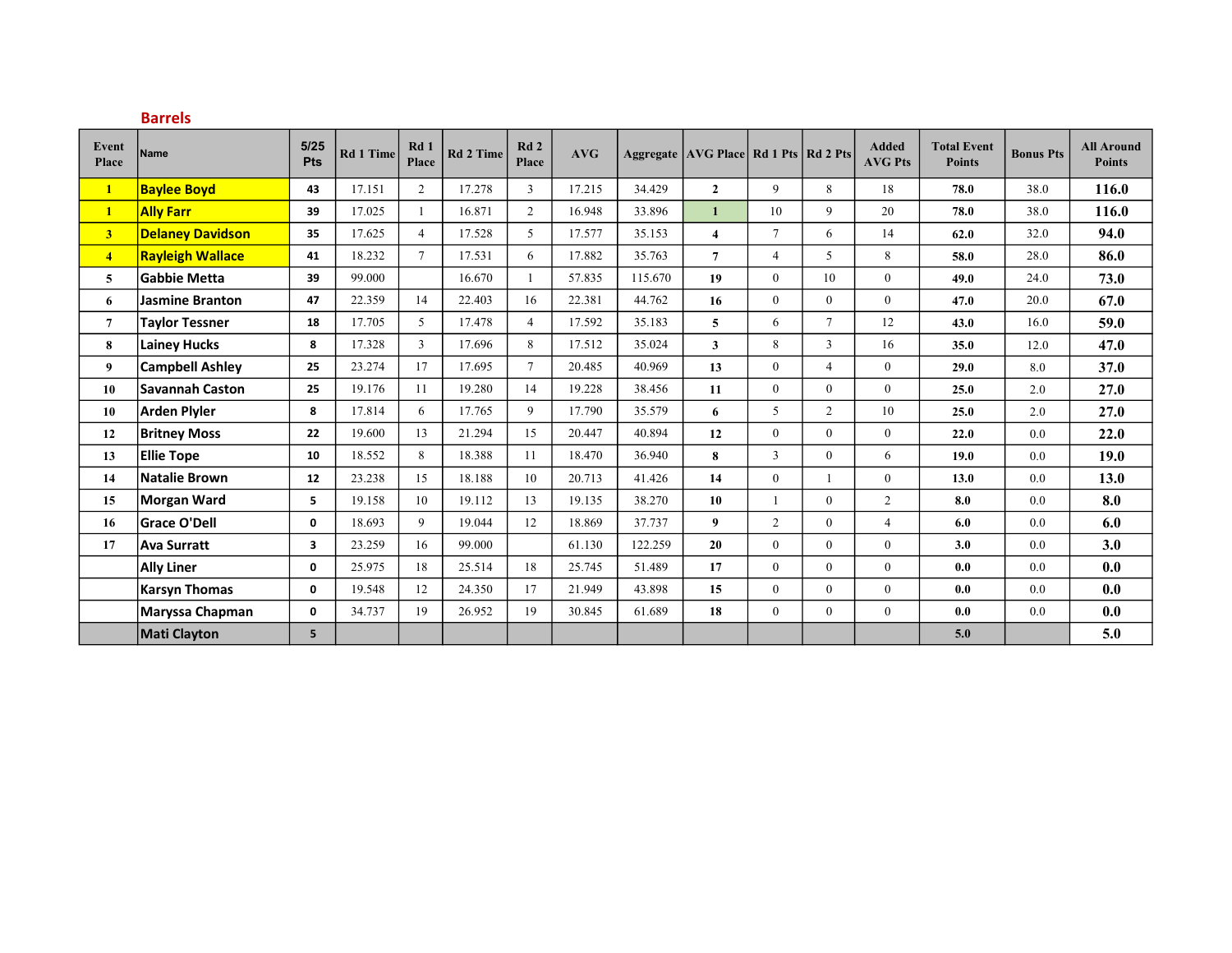|                       | <b>Poles</b>            |              |                  |                |                  |                |        |         |                                             |                |                |                                |                                     |                  |                                    |
|-----------------------|-------------------------|--------------|------------------|----------------|------------------|----------------|--------|---------|---------------------------------------------|----------------|----------------|--------------------------------|-------------------------------------|------------------|------------------------------------|
| Event<br><b>Place</b> | <b>Name</b>             | 5/25<br>Pts  | <b>Rd 1 Time</b> | Rd1<br>Place   | <b>Rd 2 Time</b> | Rd2<br>Place   | AVG    |         | Aggregate   AVG Place   Rd 1 Pts   Rd 2 Pts |                |                | <b>Added</b><br><b>AVG Pts</b> | <b>Total Event</b><br><b>Points</b> | <b>Bonus Pts</b> | <b>All Around</b><br><b>Points</b> |
| $\mathbf{1}$          | <b>Campbell Ashley</b>  | 35           | 22.621           | $\overline{2}$ | 23.564           | 5              | 23.093 | 46.185  | $\mathbf{1}$                                | 9              | 6              | 20                             | 70.0                                | 40.0             | 110.0                              |
| 2 <sub>1</sub>        | <b>Jasmine Branton</b>  | 59           | 50.276           | 14             | 21.901           |                | 36.089 | 72.177  | 14                                          | $\mathbf{0}$   | 10             | $\overline{0}$                 | 69.0                                | 36.0             | 105.0                              |
| 3 <sup>1</sup>        | <b>Rayleigh Wallace</b> | 30           | 25.005           | 6              | 23.510           | $\overline{4}$ | 24.258 | 48.515  | $\mathbf{3}$                                | 5              | $\tau$         | 16                             | 58.0                                | 32.0             | 90.0                               |
| $\overline{4}$        | <b>Morgan Ward</b>      | 35           | 28.416           | 8              | 22.781           | 2              | 25.599 | 51.197  | 6                                           | 3              | 9              | 10                             | 57.0                                | 28.0             | 85.0                               |
| 5                     | <b>Ellie Tope</b>       | 21           | 24.276           | 5 <sup>5</sup> | 23.084           | 3              | 23.680 | 47.360  | $\overline{2}$                              | 6              | 8              | 18                             | 53.0                                | 24.0             | 77.0                               |
| 6                     | <b>Savannah Caston</b>  | 45           | 99.000           |                | 99.000           |                | 99.000 |         |                                             | $\theta$       | $\theta$       | $\mathbf{0}$                   | 45.0                                | 20.0             | 65.0                               |
| $\overline{7}$        | <b>Ally Farr</b>        | 23           | 22.902           | $\overline{3}$ | 28.138           | 12             | 25.520 | 51.040  | 5                                           | 8              | $\overline{0}$ | 12                             | 43.0                                | 16.0             | 59.0                               |
| 8                     | <b>Baylee Boyd</b>      | 37           | 99.000           |                | 38.538           | 17             | 68.769 | 137.538 | 17                                          | $\theta$       | $\theta$       | $\theta$                       | 37.0                                | 12.0             | 49.0                               |
| 9                     | <b>Lainey Hucks</b>     | 23           | 28.706           | 9              | 23.715           | 6              | 26.211 | 52.421  | 8                                           | $\overline{c}$ | 5              | 6                              | 36.0                                | 8.0              | 44.0                               |
| 10                    | Delaney Davidson        | 30           | 99.000           |                | 32.725           | 16             | 65.863 | 131.725 | 16                                          | $\theta$       | $\overline{0}$ | $\mathbf{0}$                   | 30.0                                | 4.0              | 34.0                               |
| 11                    | <b>Gabbie Metta</b>     | $\mathbf{2}$ | 22.124           |                | 27.392           | 10             | 24.758 | 49.516  | $\overline{\mathbf{4}}$                     | 10             |                | 14                             | 27.0                                | 0.0              | 27.0                               |
| 11                    | <b>Taylor Tessner</b>   | 23           | 27.970           | $\tau$         | 29.343           | 13             | 28.657 | 57.313  | 11                                          | $\overline{4}$ | $\overline{0}$ | $\boldsymbol{0}$               | 27.0                                | 0.0              | 27.0                               |
| 13                    | <b>Arden Plyler</b>     | 0            | 23.668           | $\overline{4}$ | 27.640           | 11             | 25.654 | 51.308  | $\overline{7}$                              | $\tau$         | $\overline{0}$ | 8                              | 15.0                                | 0.0              | 15.0                               |
| 14                    | <b>Britney Moss</b>     | 13           | 32.431           | 13             | 32.439           | 15             | 32.435 | 64.870  | 13                                          | $\theta$       | $\theta$       | $\mathbf{0}$                   | 13.0                                | 0.0              | 13.0                               |
| 15                    | <b>Ava Surratt</b>      | 4            | 29.362           | 11             | 26.628           | 8              | 27.995 | 55.990  | 9                                           | $\mathbf{0}$   | 3              | $\overline{4}$                 | 11.0                                | 0.0              | <b>11.0</b>                        |
| 16                    | <b>Grace O'Dell</b>     | 5            | 99.000           |                | 24.277           | $\tau$         | 61.639 | 123.277 | 15                                          | $\theta$       | $\overline{4}$ | $\mathbf{0}$                   | 9.0                                 | 0.0              | 9.0                                |
| 17                    | <b>Collins Gambrell</b> | 0            | 29.288           | 10             | 27.272           | 9              | 28.280 | 56.560  | 10                                          |                | $\overline{c}$ | 2                              | 5.0                                 | 0.0              | 5.0                                |
|                       | <b>Ally Liner</b>       | 0            | 30.033           | 12             | 31.715           | 14             | 30.874 | 61.748  | 12                                          | $\theta$       | $\overline{0}$ | $\boldsymbol{0}$               | 0.0                                 | 0.0              | 0.0                                |
|                       | Maryssa Chapman         | 0            | 99.000           |                | 99.000           |                | 99.000 |         |                                             | $\theta$       | $\mathbf{0}$   | $\mathbf{0}$                   | 0.0                                 | 0.0              | 0.0                                |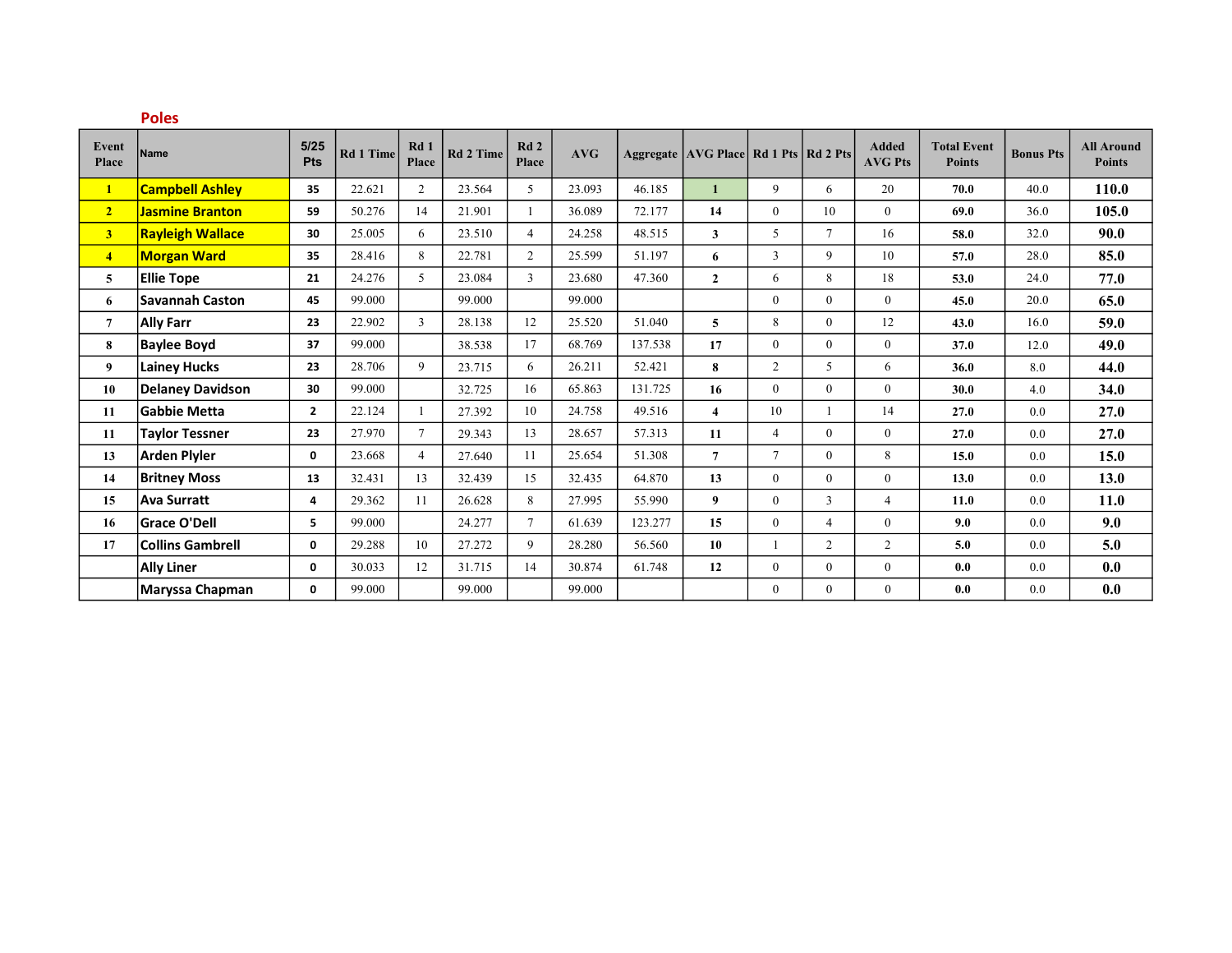### Team Roping

| Event<br>Place          | <b>Name</b>             | 5/25<br>Pts      | Rd 1 Time | Rd1<br>Place | Rd 2 Time | Rd2<br>Place | AVG    |         | Aggregate AVG Place Rd 1 Pts Rd 2 Pts |              |                | <b>Added</b><br><b>AVG Pts</b> | <b>Total Event</b><br><b>Points</b> | <b>Bonus Pts</b> | <b>All Around</b><br><b>Points</b> |
|-------------------------|-------------------------|------------------|-----------|--------------|-----------|--------------|--------|---------|---------------------------------------|--------------|----------------|--------------------------------|-------------------------------------|------------------|------------------------------------|
| $\mathbf{1}$            | <b>Noah Long</b>        | 10               | 19.801    |              | 99.000    |              | 59.401 | 118.801 |                                       | 10           | $\overline{0}$ | 20                             | 40.0                                | 40.0             | 80.0                               |
| $\mathbf{1}$            | <b>Weston Morehead</b>  | 10               | 19.801    |              | 99.000    |              | 59.401 | 118.801 |                                       | 10           | $\mathbf{0}$   | 20                             | 40.0                                | 40.0             | 80.0                               |
| $\overline{2}$          | <b>Brock Burton</b>     | 10               | 99.000    |              | 24.837    |              | 61.919 | 123.837 | ▵                                     | $\mathbf{0}$ | 10             | 18                             | 38.0                                | 36.0             | 74.0                               |
| $\overline{2}$          | <b>Brayden Rash</b>     | $\boldsymbol{0}$ | 99.000    |              | 24.837    |              | 61.919 | 123.837 | L                                     | $\theta$     | 10             | 18                             | 28.0                                | 36.0             | 64.0                               |
| $\overline{\mathbf{3}}$ | <b>Case Cox</b>         | 20               | 99.000    |              | 99.000    |              | 99.000 |         |                                       | $\theta$     | $\mathbf{0}$   | $\theta$                       | 20.0                                | 32.0             | 52.0                               |
| $\overline{3}$          | <b>Aiden Tackett</b>    | 20               | 99.000    |              | 99.000    |              | 99.000 |         |                                       | $\mathbf{0}$ | $\mathbf{0}$   | $\mathbf{0}$                   | 20.0                                | 32.0             | 52.0                               |
| $\overline{4}$          | <b>Jay Faulkenberry</b> | 10               | 99.000    |              | 99.000    |              | 99.000 |         |                                       | $\theta$     | $\mathbf{0}$   | $\theta$                       | 10.0                                | 28.0             | 38.0                               |
| $\overline{4}$          | <b>Blake Davis</b>      | 10               | 99.000    |              | 99.000    |              | 99.000 |         |                                       | $\mathbf{0}$ | $\mathbf{0}$   | $\theta$                       | 10.0                                | 28.0             | 38.0                               |

# Girls Goats

| <b>Event</b><br>Place | <b>Name</b>             | 5/25<br>Pts | Rd 1 Time | Rd1<br>Place   | Rd 2 Time | Rd2<br>Place   | AVG    |         | Aggregate   AVG Place   Rd 1 Pts   Rd 2 Pts |                |                | <b>Added</b><br><b>AVG Pts</b> | <b>Total Event</b><br><b>Points</b> | <b>Bonus Pts</b> | <b>All Around</b><br><b>Points</b> |
|-----------------------|-------------------------|-------------|-----------|----------------|-----------|----------------|--------|---------|---------------------------------------------|----------------|----------------|--------------------------------|-------------------------------------|------------------|------------------------------------|
| $\mathbf{1}$          | <b>Campbell Ashley</b>  | 50          | 14.486    | 5              | 11.517    | $\mathbf{3}$   | 13.002 | 26.003  | $\overline{2}$                              | 6              | 8              | 18                             | 82.0                                | 40.0             | 122.0                              |
| 2 <sub>1</sub>        | <b>Ally Farr</b>        | 57          | 20.861    | 10             | 10.511    |                | 15.686 | 31.372  | 5                                           |                | 10             | 12                             | 80.0                                | 36.0             | 116.0                              |
| 3 <sup>1</sup>        | <b>Mati Clayton</b>     | 25          | 11.060    |                | 11.208    | $\overline{2}$ | 11.134 | 22.268  | 1                                           | 10             | 9              | 20                             | 64.0                                | 32.0             | 96.0                               |
| $\overline{4}$        | <b>Juliana Allen</b>    | 39          | 14.161    | 3              | 19.440    | 8              | 16.801 | 33.601  | $\overline{7}$                              | 8              | 3              | 8                              | 58.0                                | 26.0             | 84.0                               |
| $\overline{4}$        | <b>Britney Moss</b>     | 49          | 12.200    | $\overline{2}$ | 99.000    |                | 55.600 | 111.200 | 11                                          | 9              | $\overline{0}$ | $\overline{0}$                 | 58.0                                | 26.0             | 84.0                               |
| 6                     | <b>Baylee Boyd</b>      | 22          | 16.556    | 8              | 12.114    | 4              | 14.335 | 28.670  | 3                                           | 3              | $\overline{7}$ | 16                             | 48.0                                | 20.0             | 68.0                               |
| 7                     | Ava Surratt             | 17          | 15.158    | 6              | 14.894    | 6              | 15.026 | 30.052  | 4                                           | 5              | 5              | 14                             | 41.0                                | 16.0             | 57.0                               |
| 8                     | <b>Arden Plyler</b>     | 16          | 16.213    | 7              | 17.356    | $\overline{7}$ | 16.785 | 33.569  | 6                                           | $\overline{4}$ | 4              | 10                             | 34.0                                | 12.0             | 46.0                               |
| 9                     | Delaney Davidson        | 16          | 14.258    | $\overline{4}$ | 19.764    | 9              | 17.011 | 34.022  | 8                                           | $\tau$         | $\overline{2}$ | 6                              | 31.0                                | 8.0              | 39.0                               |
| 10                    | <b>Ellie Tope</b>       | 22          | 99.000    |                | 99.000    |                | 99.000 |         |                                             | $\theta$       | $\overline{0}$ | $\theta$                       | 22.0                                | 4.0              | 26.0                               |
| 11                    | <b>Rayleigh Wallace</b> | 19          | 99.000    |                | 99.000    |                | 99.000 |         |                                             | $\mathbf{0}$   | $\overline{0}$ | $\mathbf{0}$                   | 19.0                                | 0.0              | <b>19.0</b>                        |
| 12                    | <b>Collins Gambrell</b> | 11          | 18.355    | 9              | 24.801    | 10             | 21.578 | 43.156  | 10                                          | 2              |                | 2                              | 16.0                                | 0.0              | 16.0                               |
| 13                    | <b>Gabbie Metta</b>     | 5           | 27.286    | 11             | 14.062    | 5              | 20.674 | 41.348  | 9                                           | $\theta$       | 6              | $\overline{4}$                 | 15.0                                | 0.0              | 15.0                               |
| 14                    | <b>Lainey Hucks</b>     | 4           | 99.000    |                | 99.000    |                | 99.000 |         |                                             | $\mathbf{0}$   | $\mathbf{0}$   | $\mathbf{0}$                   | 4.0                                 | 0.0              | 4.0                                |
|                       | Jasmine Branton         | 9           |           |                |           |                |        |         |                                             |                |                |                                | 9.0                                 |                  | 9.0                                |
|                       | <b>Taylor Tessner</b>   | 6           |           |                |           |                |        |         |                                             |                |                |                                | 6.0                                 |                  | 6.0                                |